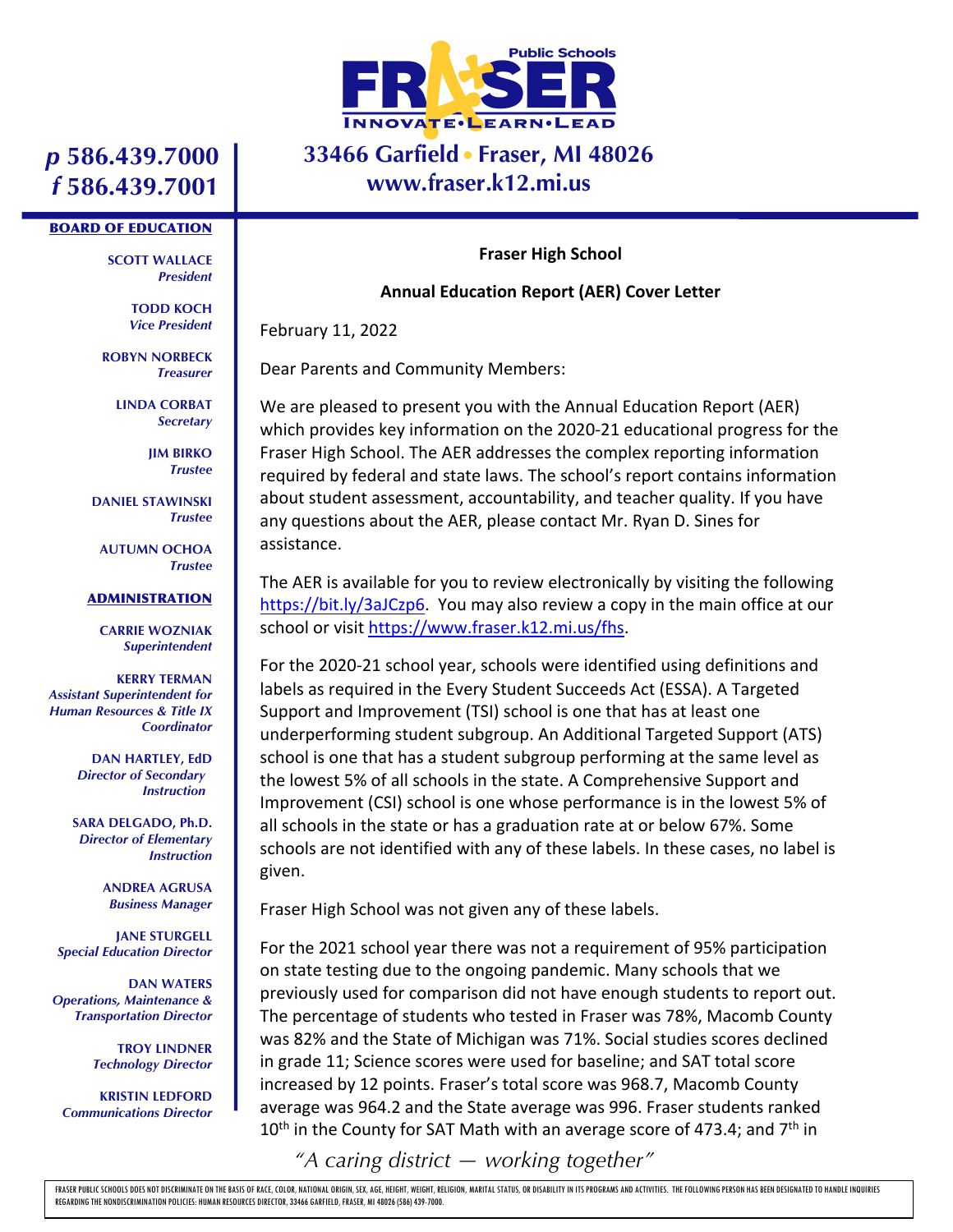

# **33466 Garfield Fraser, MI 48026 www.fraser.k12.mi.us**

the County with Evidence Based Reading and Writing with an average score of 495.3. A look at SAT test data shows that Mean Scores and Percentage Meeting Expectations have increased when looking at all students and when looking at the data for our identified subgroups (gender, ethnic groups, economic disadvantaged, students with disabilities, etc.). There are, however, performance differences between identified groups. A continued focus on developing the competencies for all students with attention being paid to decreasing the gaps between identified groups of students will ensure more consistent achievement among our students. Fraser High School will continue to work on further reducing the difference in average performance percentage when compared to schools with similar demographic characteristics.

### **State law requires that we also report additional information:**

#### **Assignment of Students**

Students are assigned to courses as determined by their placement test results when applicable. Fraser High School follows the policies and procedures as outlined by the State of Michigan Department of Education and the Fraser Public Schools Board of Education.

#### **School Improvement**

Fraser High School remains committed to our continuous improvement process. To guide this initiative, a group of teachers, counselors, and administrators voluntarily meet on a monthly basis with our school improvement co-chairs to monitor and evaluate our progress to achieving our identified goals for school improvement. Our goals for the 2021-22 school year are:

**Goal #1:** All staff will be fully vested in implementing the Universal Design for Learning framework to support district-wide design for equity and Inclusion in conjunction with expert learning by the Spring of 2024.

**Goal #2:** Fraser Public Schools will increase proficiency in math as demonstrated on math state assessments by 3% in 2022.

**Goal #3**: Fraser Public Schools will increase proficiency in reading as demonstrated on the ELA State Assessments by 3% in 2022.

**Goal #4:** Fraser Public Schools will implement a Multi-Tiered System of Supports for social emotional learning where the percentage of students identified as Tier 1 increases by 1%.

#### **Curriculum**

The State of Michigan defines the comprehensive core curriculum as the essential curriculum content that all students must learn in order to progress through the various educational levels. The curriculum at Fraser High School provides opportunities for learning in all core content and elective areas. We are very proud of the variety of offerings provided to our students and take great pleasure in watching our students excel in their academic studies. A copy of our core

*"A caring district — working together"*

FRASER PUBLIC SCHOOLS DOES NOT DISCRIMINATE ON THE BASIS OF RACE, COLOR, NATIONAL ORIGIN, SEX, AGE, HEIGHT, WEIGHT, RELIGION, MARITAL STATUS, OR DISABILITY IN ITS PROGRAMS AND ACTIVITIES. THE FOLLOWING PERSON HAS BEEN DESI REGARDING THE NONDISCRIMINATION POLICIES: HUMAN RESOURCES DIRECTOR, 33466 GARFIELD, FRASER, MI 48026 (586) 439-7000.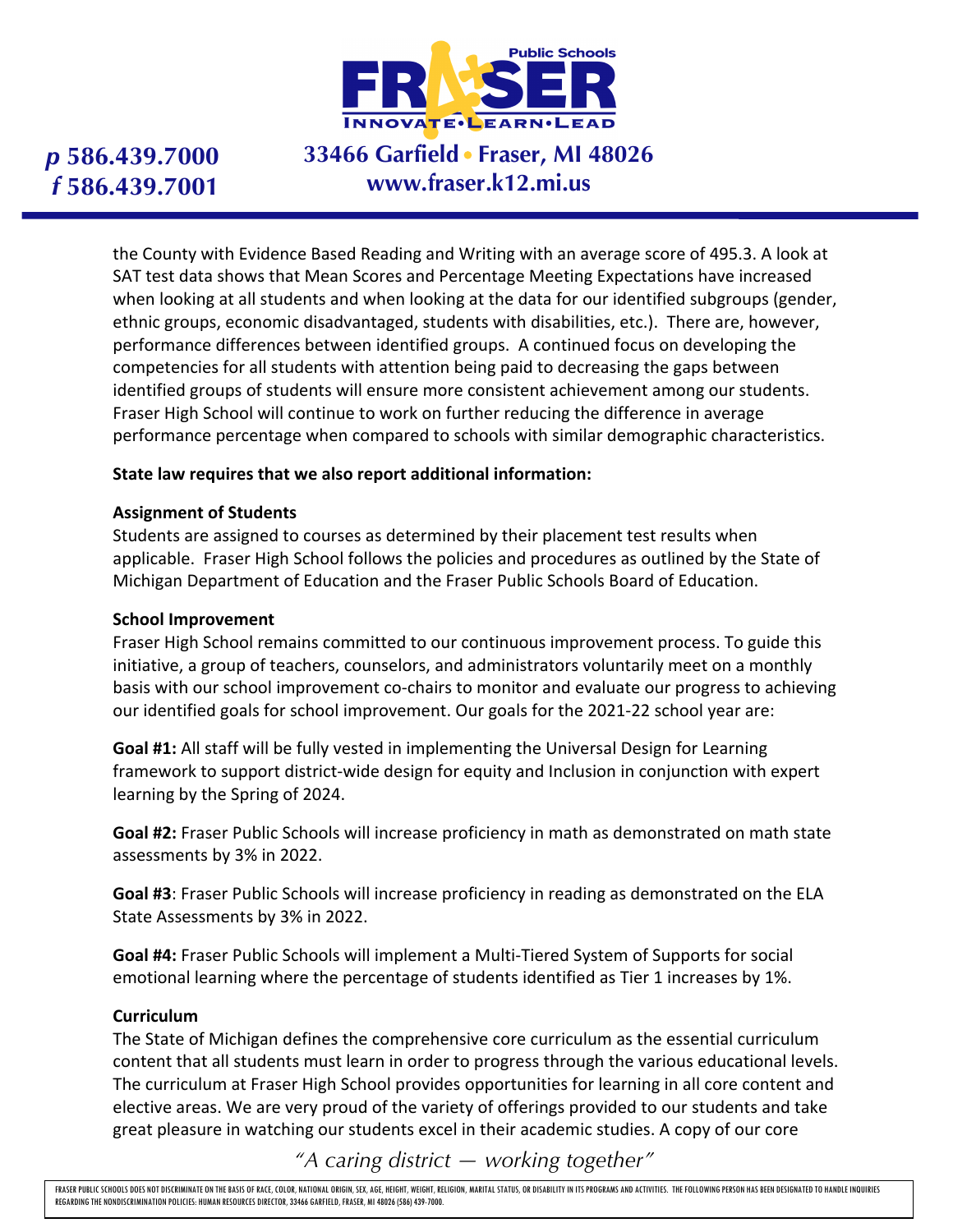

# **33466 Garfield Fraser, MI 48026 www.fraser.k12.mi.us**

curriculum can be provided upon request. The staff at Fraser High School has worked diligently to align our curriculum with the State's Model Core Curriculum and is consistent with our community's values and expectations. Our school day schedule is based upon an A/B block schedule with 3 classes meeting on alternating days; one class that meets every day for 45 minutes; and one seminar period that meets every day for 50 minutes. The Class of 2020 was required to complete 27.5 credits for graduation

#### **Test Results**

Two standardized tests that were given during the 2020-2021 school year were the SAT (measuring proficiency in Reading, Writing and Math) and the M-Step (measuring proficiency in Science and Social Studies). Students at Fraser High School continue to outperform other schools in Macomb County and often outperform State averages. For more information please visit: https://www.mischooldata.org/

Fraser High School Students in 2020-21 had a Mean (Average) SAT Total Score of 968.7. 26% of students in 2020-21 were designated as Met or Exceeded Expectations. 57% of students Met or Exceeded Expectations in Evidence-Based Reading and Writing and 27% of students Met or Exceeded Expectations in Math.

| Percent of FHS Students Proficient on State Test (M-Step) |         |         |      |         |                          |  |  |
|-----------------------------------------------------------|---------|---------|------|---------|--------------------------|--|--|
| Year                                                      | Reading | Writing | Math | Science | Social<br><b>Studies</b> |  |  |
| 2021                                                      | 57%     |         | 27%  | 12%     | 45%                      |  |  |
| 2019                                                      | 58%     |         | 34%  | $X^**$  | 65%                      |  |  |
| 2018                                                      | 62%     |         | 29%  | $X^**$  | 44%                      |  |  |
| 2017                                                      | 64%     |         | 32%  | 28%     | 41%                      |  |  |
| 2016                                                      | 63%     |         | 31%  | 26%     | 39%                      |  |  |

\*In 2015 the State of Michigan changed the test used to measure proficiency. The test changed in content measured and question style asked. The test now measures Evidence-Based Reading and Writing.

\*\*Science Scores were used to create a baseline.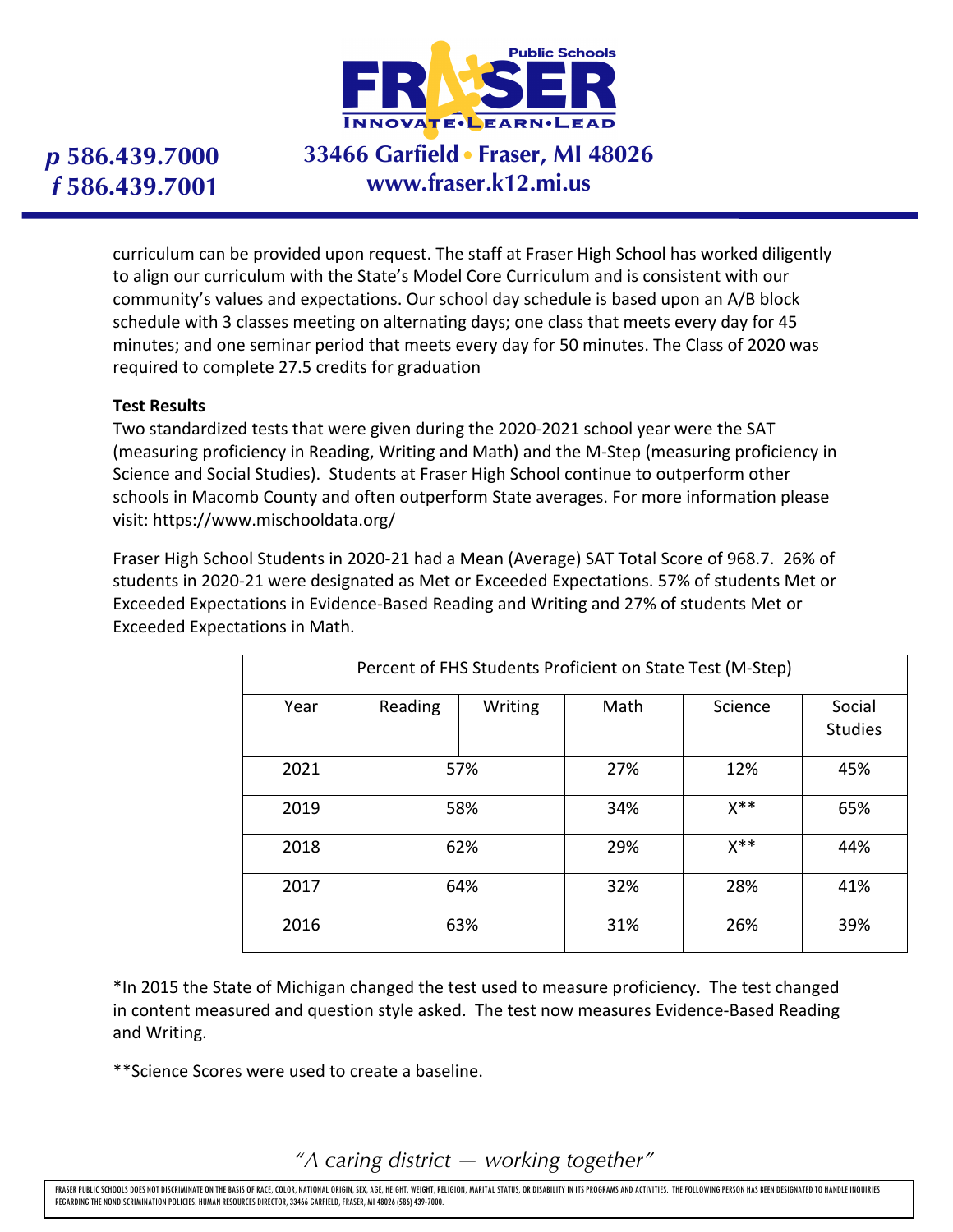

## **33466 Garfield Fraser, MI 48026 www.fraser.k12.mi.us**

#### **Parent-Teacher Conferences**

The annual fall and spring parent-teacher conferences provide an opportunity for all parents to visit the school and meet the administration and professional staff, to gain information about the school's programs and to form home/school partnerships. Given the nature of how we use technology to communicate with parents, it is no longer possible to calculate the specific number of parents that attend conferences.

#### **Rochester University Program**

Fraser High School has an agreement with Rochester University related to issuing college credit for students who participate in the program. For the 2020-21 school year, the following Fraser High School courses qualified for the program: AP Government and AP Biology. During the 2020-21 school year, 5 students were enrolled. This program accounts for .3% of the total student population

#### **Macomb Early College Program**

The Early College of Macomb (ECM) is an exciting countywide program for high school students that will give them an early start toward career and higher education opportunities.

The ECM provides eligible students with a jumpstart to their future by providing:

- Early Entrance...11th grade students enter a college program while still in high school
- Early Exit...students may complete the program with an associate degree in three years (grades 11, 12 and 13) or transfer their credits to a university
- Early Success...students completing the program are poised to move ahead of a traditional schedule toward degrees or technical certificates that match the students' chosen career pathways

Fraser High school has 106 students in grades 11-13 enrolled in Early college through Macomb Community College. This program accounts for 6.9% of the student population.

#### **Dual Enrollment**

Full-time enrolled juniors and seniors can take courses at a local college or university and count the credit for both college and high school under the State School Aid Act and defined by the dual enrollment parameters. During the 2020 – 2021 school year 3 student participated in this program. This accounts for 0.2% of the student population.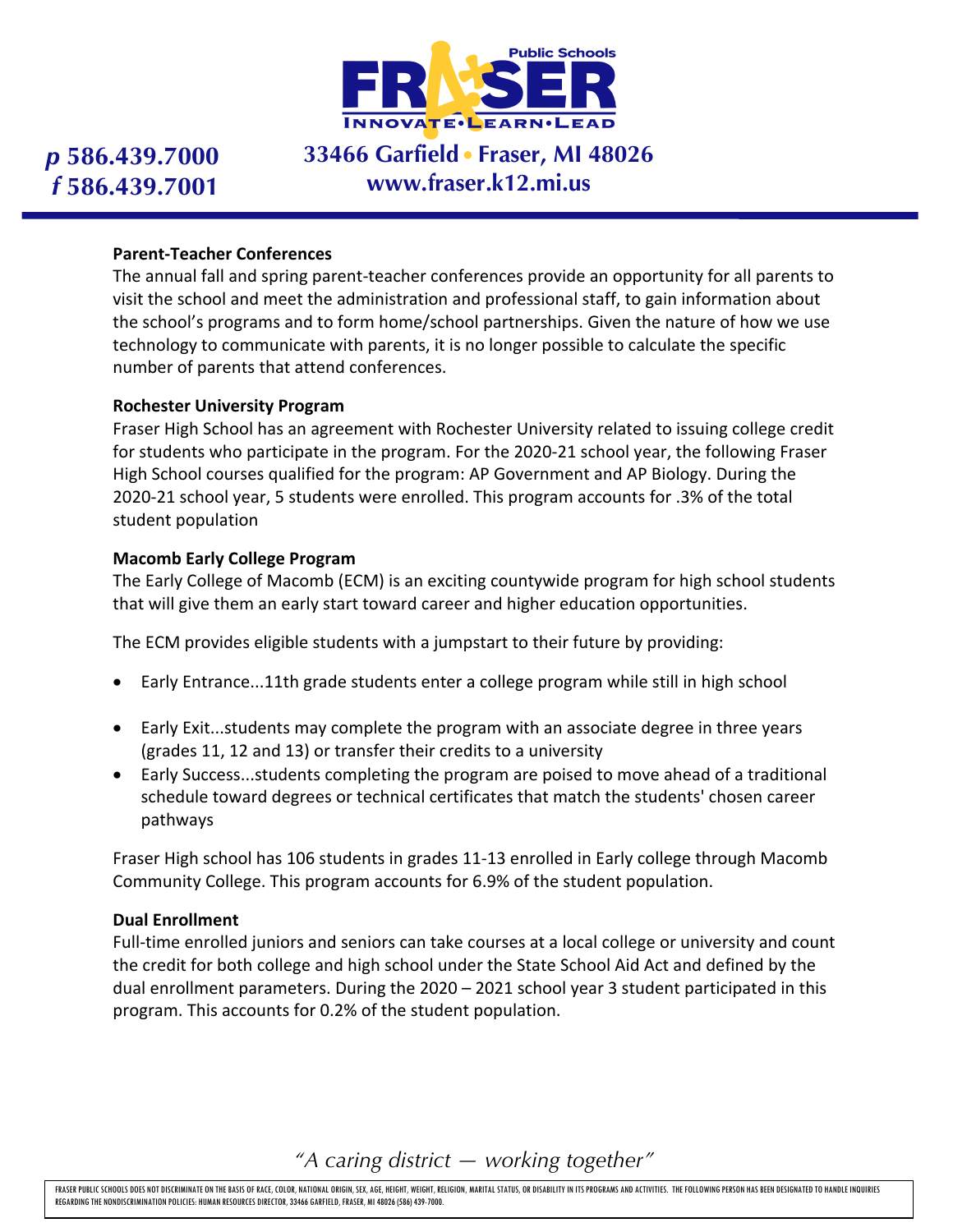

## **33466 Garfield Fraser, MI 48026 www.fraser.k12.mi.us**

#### **Advanced Placement Test Results**

The Advanced Placement Program at Fraser High School has grown steadily from two course offerings in 1998 to 9 courses in 2020-2021. Students can enroll in an advanced course of study and prepare for Advanced Placement Exams in English Language and Composition, English Literature, Biology, U.S. History, U.S. Government and Politics, Calculus, Psychology, Macroeconomics, and Computer Science. Advanced Placement exams are given each May and a score of 3 or higher (out of 5) may qualify the student to receive college credit. 120 AP exams were given to our AP students and 70 students (53.6%) scored high enough to be eligible to receive college credit, which equates to 4.6% of the total student population.

|                                    | <b>AP Tests</b> | # of students<br>who received a<br>score of 3 or | % of students<br>who received a<br>score of 3 or |
|------------------------------------|-----------------|--------------------------------------------------|--------------------------------------------------|
| <b>AP Course</b>                   | Given           | higher                                           | higher                                           |
| <b>AP Biology</b>                  | 3               | $\mathbf{1}$                                     | 33.3                                             |
| <b>Calculus AB</b>                 | 7               | 4                                                | 57.1                                             |
| <b>Computer Science</b>            | 4               | $\overline{2}$                                   | 50                                               |
| English Language and Composition   | 53              | 33                                               | 62.2                                             |
| English Literature and Composition | 11              | $\overline{7}$                                   | 63.6                                             |
| Macroeconomics                     | 10              | 4                                                | 40                                               |
| Psychology                         | 6               | 3                                                | 50                                               |
| Government                         | 11              | 8                                                | 72.7                                             |
| <b>US History</b>                  | 15              | 8                                                | 53.3                                             |
| <b>TOTALS</b>                      | 120             | 70                                               | 53.6                                             |